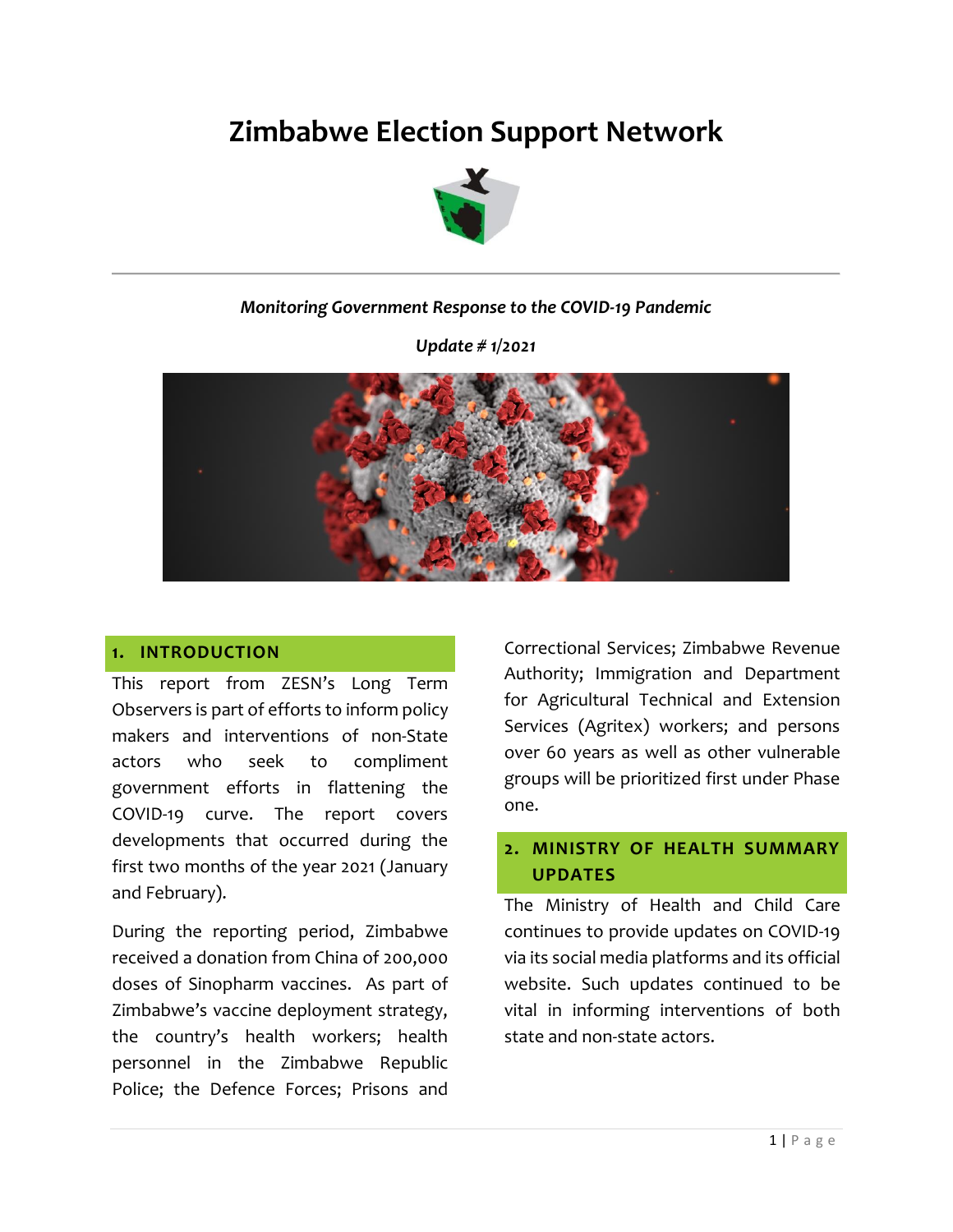As at 01 March 2021, Zimbabwe had 36 115 confirmed cases, including 32 905 recoveries and 1468 deaths.<sup>1</sup>

#### **3. SUMMARY OF FINDINGS**

During the period covered by the report, ZESN LTOs in constituencies around the country reported the following:

# **3.1 ENFORCEMENT OF LOCKDOWN REGULATIONS**

Reports from LTOs indicate that overall, uniformed forces continued to enforce lockdown regulations professionally, save for some incidents where some were reported to be taking bribes at roadblocks from those travelling without letters authorizing them to do so, and from motorist ferrying hitchhikers.

Isolated cases of the heavy handedness of uniformed forces in the enforcement of lockdown restrictions were also reported including violent clashes between uniformed forces and civilians in St Mary's after a man had been dragged to a Police's vehicle and assaulted. In Gokwe Nembudziya a ZANU-PF Senator, Mrs Mbowa, reportedly intervened to rescue a civilian who was being assaulted by law enforcement officers for contravening lockdown regulations.

# **3.2 IMPACT OF COVID-19 ON THE HEALTH SECTOR**



In general, clinics and hospitals were offering more services in comparison to the situation that obtained last year. However, shortages of drugs or medication were commonly reported and a number of health facilities were operating but with limited staff, while some temporarily closed, after some staff members tested positive for COVID-19. For example, the Municipality Clinic in St Mary's Chitungwiza was temporarily closed.

Some health facilities were only attending to critical/emergency cases or restricting the number of patients as they sought to curb the spread of COVID-19.

In the majority of cases, women were receiving antenatal and postnatal treatment within their constituencies. In some cases however, health facilities were limiting services rendered to pregnant women attending to complications only and asking them to come when due for delivery. This was reported in Chitungwiza South, Highfield East, and Chikomba Central Constituencies for example.

 $\overline{\phantom{a}}$ 1

[https://twitter.com/MoHCCZim/status/1366477055](https://twitter.com/MoHCCZim/status/1366477055660072964) [660072964](https://twitter.com/MoHCCZim/status/1366477055660072964)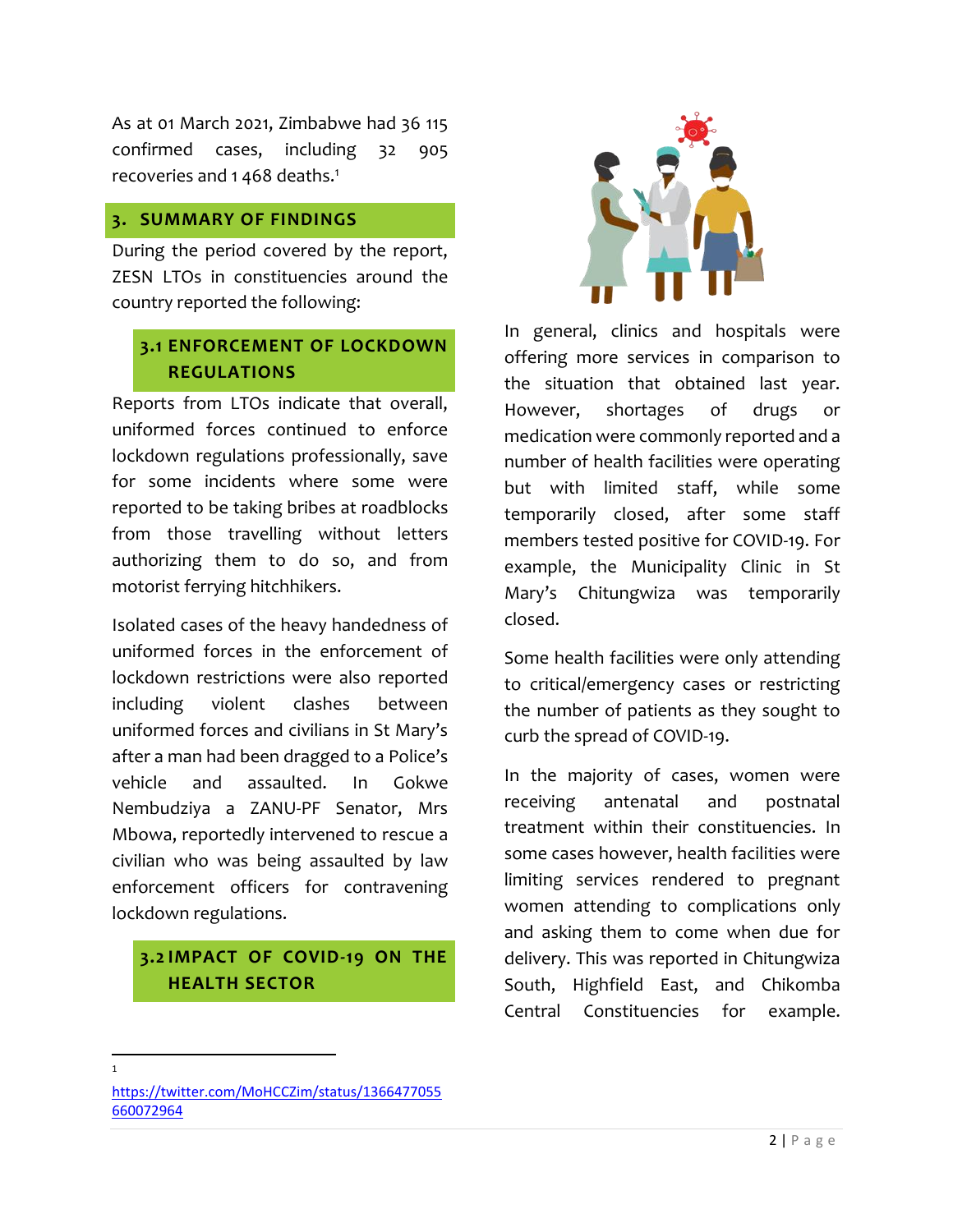Waiting mothers' shelters were closed as part of measures to curb the spread of COVID-19, for example in Buhera South. In Glen View North, the local currency (ZWL\$) was being rejected from pregnant women seeking maternity services.

# **3.3 ACCESSIBILITY OF CLEAN WATER**

The level of access to clean water significantly improved in many areas with rains replenishing underground and surface water sources.

However, there were cases of the erratic supply of water, especially by local authorities in urban constituencies. These reports were received from Emakhandeni-Entumbane, Kadoma, Chinhoyi, and Kuwadzana Constituencies, among others.

In other Constituencies such as Pumula, the Bulawayo City Council was rationing and using bowsers to deliver portable water to residents. Power outages and the repairing of infrastructure (pipes) were also affecting the provision of water in some places. In St Mary's constituency, the use of some boreholes was discontinued as the water was found to be contaminated.

## **3.4FOOD AID DISTRIBUTION**

During the reporting period, government, through the Social Welfare Department, distributed food aid to vulnerable groups, including the elderly and people with disabilities. The Social Welfare Department distributed food aid in places that include Buhera North, Seke, Masvingo Central,

Masvingo South, Gutu South, Uzumba, St Mary's, Marondera East, Murewa West, Mutoko North, Mutasa North, Musikavanhu, Mangwe, Binga South, and Lupane West Constituencies.



Several non-state actors were reported to have helped the needy through the distribution of food aid. These include CARITAS in Uzumba; ORAP and Sizimele in Lupane West; World Food Programme (WFP) in Kwekwe Central, Chegutu West and Epworth; Red Cross in Mwenezi East; World Vision in Buhera Central and Chipinge South; Save the Children and DanChurch Aid which helped beneficiaries with money to buy groceries. In Mbire and Epworth, respectively; ZIMPLATS in Mhondoro-Ngezi and Muzvezve; and Church of Christ donated food items to its elderly members in Mutasa North.

Food commodities distributed include mealie meal, flour, cooking oil, beans, and peas. Mealie meal distributed by the Social Welfare Department varied in quantities from 10kgsto 50kgs per beneficiary.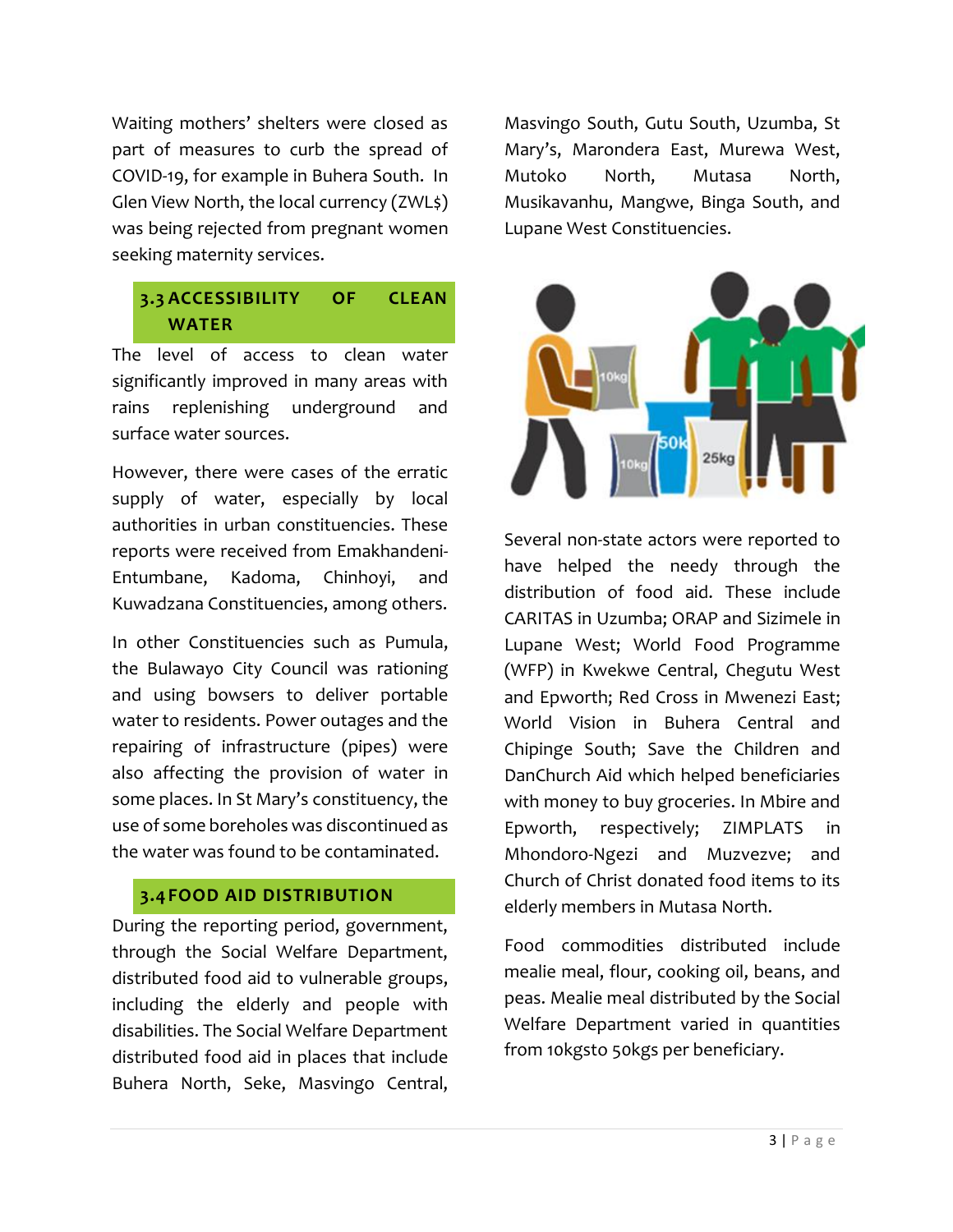# **3.5 POLITICAL PARTY MEETINGS DURING LOCKDOWN**

The ruling party, ZANU-PF, reportedly held meetings at the local party's office in Rimuka in Kadoma Central. These meetings were reportedly held during the second and third weeks of February 2021. Meetings were also reportedly held at the residence of the ZANU-PF's District Secretary in the first week of February in Glen View North. On 19 February, members of the new ZANU-PF District Coordinating Committee (DCC) met for orientation and on 21 February, ZANU-PF supporters gathered at the district offices for the introduction of the new DCC and membership cards registration. COVID-19 regulations were not adhered to at the gathering. The Member of Parliament for Bindura **North**, Kenneth Musanhi reportedly held a rally during the first week of February, at his farm where COVID-19 regulations were reportedly not adhered to.

It was reported that Regis Vusango Charumbira, based in Canada, appeared to be interested in contesting for the Masvingo West National Assembly seat in 2023, on a ZANU-PF ticket, and was using social media platforms to campaign in the constituency. He was reported to have created a WhatsApp group to campaign and reportedly providing financial assistance to cover funeral expenses to bereaved families in the constituency. ZANU-PF vehicles were also frequently seen in Glen View with the aspiring

candidate for the Glen View North National Assembly seat reported to be donating food stuffs to the elderly, who reside in the constituency.



*Picture 1: part of the crowd that gathered for the rally in ward 9 of Gutu West*

During the fourth week of February 2021, ZANU-PF reportedly held a rally in ward 9 of Gutu North Constituency. The rally was attended by over a hundred people most of whom neither wore face masks nor maintained the required social distance.



*Picture 2: part of the crowd that gathered for the rally in ward 9 of Gutu North*

What all the meetings, reported above have in common, is that they were held during a time when lockdown regulations did not permit such gatherings, and stipulated health protocols were not adhered to.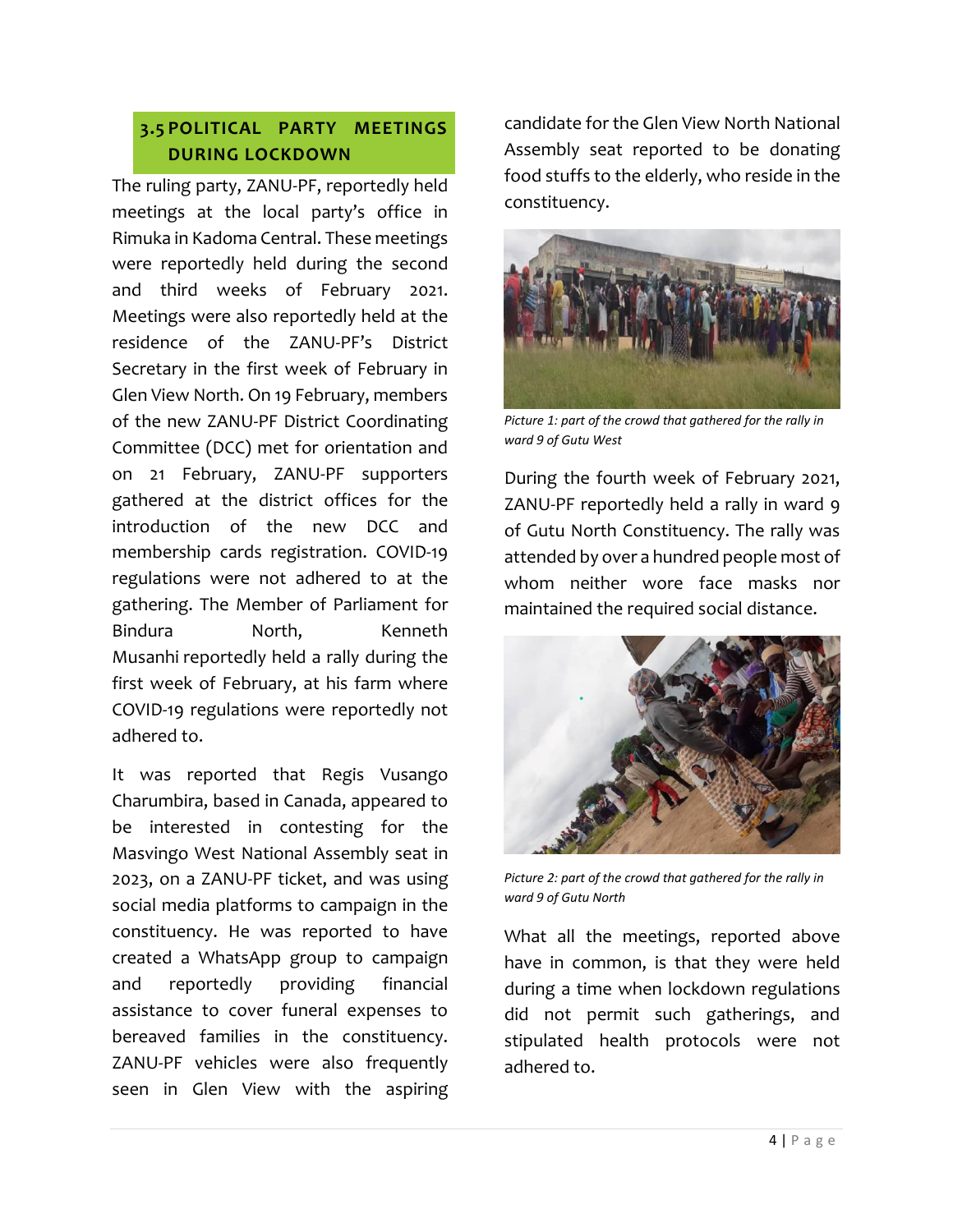#### **3.6 ELECTIONS IN THE AGE OF COVID-19**

By-elections and electoral processes such as voter registration remain suspended as the Government is yet to lift the indefinite suspension of electoral activities. But political party activities have been reportedly going on in some constituencies, at times, in violation of COVID-19 regulations.

While ZESN appreciates the need to take reasonable precautions to safeguard the health of citizens, it is of the position that the COVID-19 pandemic presents opportunities to conduct electoral processes differently, such as conducting some of the electoral processes online. Even if processes such as voting continue to be conducted in person, there are is sufficient evidence from both the African continent and beyond that demonstrates that in-person elections can be safely conducted. Hence ZESN recommends that, whenever the lockdown regulations are relaxed, the government should also consider lifting the indefinite suspension of National Assembly and local authorities' by-elections. In a series of snap surveys $2$ that were conducted by ZESN last year, citizens decried on the need for representation at parliamentary and local level.

By-elections should be conducted in line with COVID-19 health regulations and the ZEC Covid19 Policy on Electoral Activities<sup>3</sup>.

The picture below illustrates the findings a research conducted by the European Center for Disease Prevention and Control which was published by the Council on Foreign Relations in September 2020. The research demonstrates that in some countries like Croatia and North Macedonia the rate of new infections remained content after the elections were conducted. In cases where the rate of infections increased after the elections it was noted that the rate of infections in those countries were already on an upward trajectory before the elections due to the easing of lockdown restrictions. Examples where this happened include Malawi and Trinidad and Tobago

However the rate of infections in South Korea continued to decrease after the elections were held in that country.

https://www.facebook.com/ZESN1/videos/2725216 874410228

 $\overline{\phantom{a}}$ 2

https://twitter.com/ZECzim/status/13036263057710 57152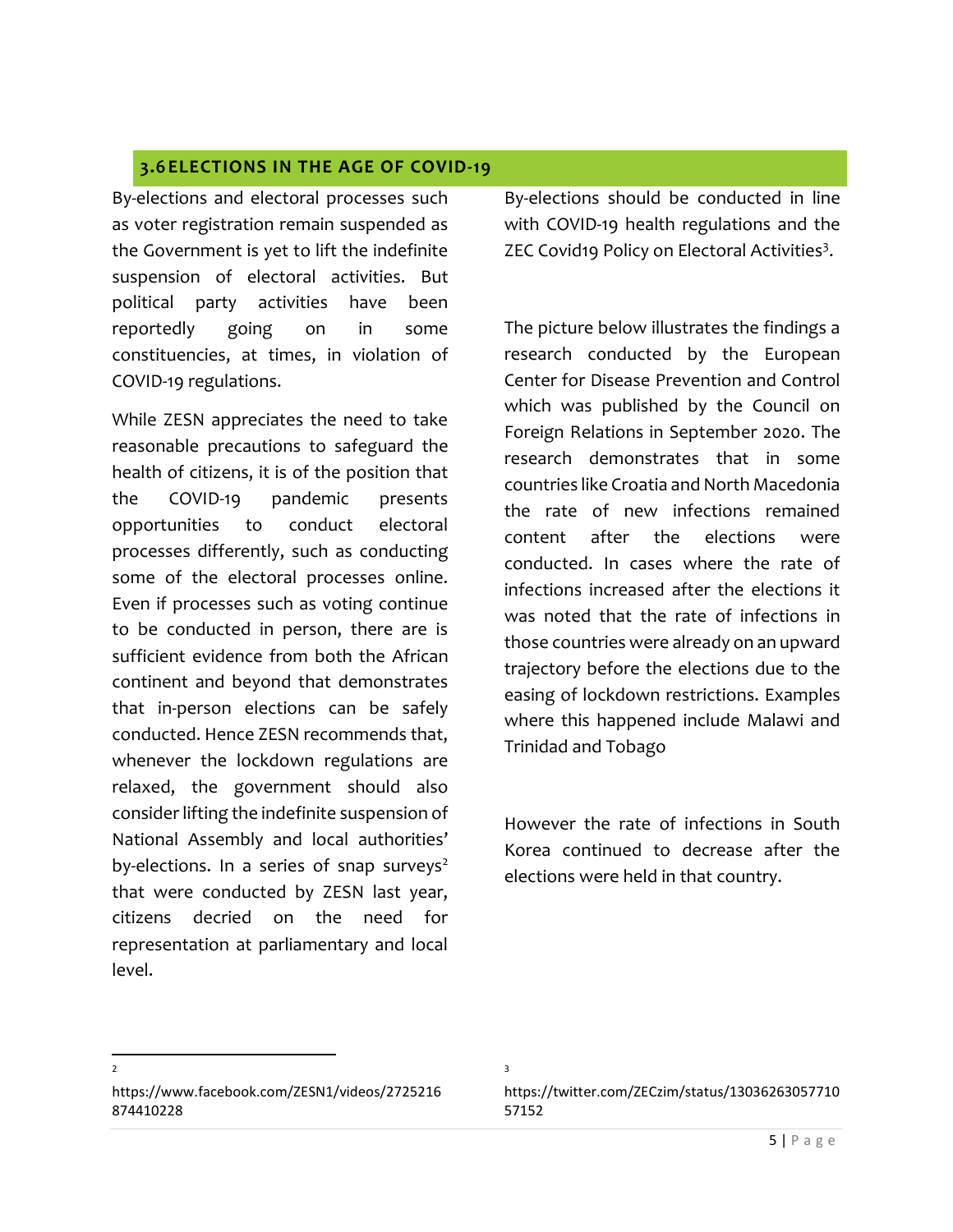



#### Where new coronavirus cases remained on the same trajectory after an election

South Korea "is viewed worldwide as an example of how to combat the coronavirus pandemic effectively" 4 . During the elections that were held in April 2020 voters were required to observe social distancing rules at the polling stations, wear face masks, disinfect their hands and wear disposable plastic gloves to cast their vote.

In addition, body temperatures were taken in front of the polling stations. If a high temperature was detected, a voter was guided to a special voting booth, which was immediately disinfected after the vote is cast.

#### **4. RECOMMENDATIONS**

 $\overline{\phantom{a}}$ 

- i. Government should ensure that there is no selective application of COVID-19 regulations and that those who contravene the regulations should be investigated and be brought to book without fear or favour.
- ii. Political parties should observe stipulated health protocols for any in-person meetings or campaign activities they conduct during the COVID-19 pandemic.
- iii. The Government should consider lifting the indefinite suspension of by-elections and ensure the by-elections are held in a manner that is in keeping with Health

<sup>4</sup> <https://asia.fes.de/news/south-korea-elections-in-times-of-covid-19>